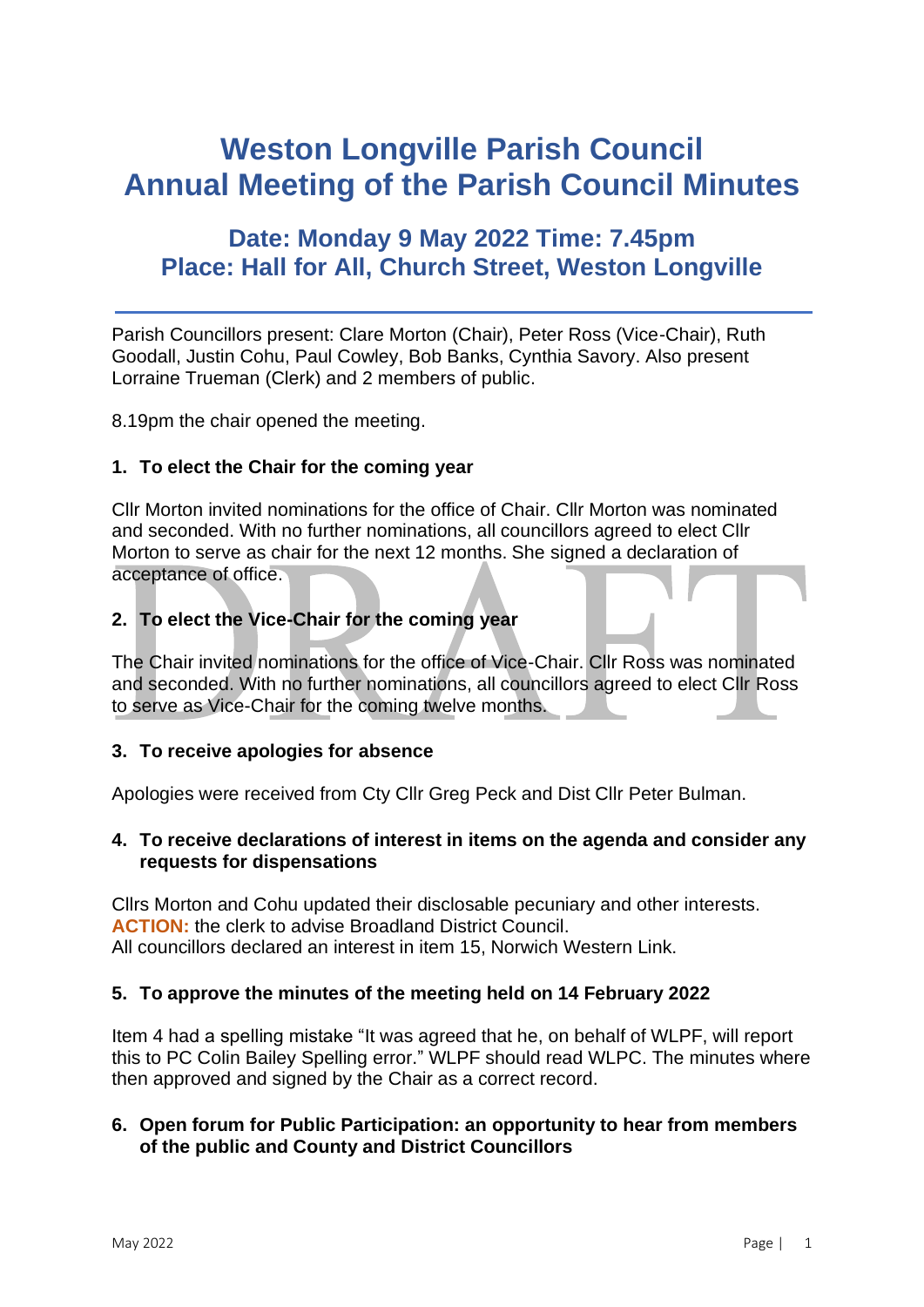No matters were raised by the public.

#### **7. Planning**

#### **7.1.To receive update on application decisions taken by Broadland District Council**

20220100, 2 Breck Barn Cottage, Weston Road, Ringland, NR8 6JL, Erection of single storey rear extension following demolition of existing conservatory. **APPROVED**

#### **7.2.To note the comments provided by the Parish Council to Broadland District Council since the last meeting (see below)**

20220306, Barn on land off Sandy Lane, Weston Longville, Change of Use of Agricultural Building to Dwelling house. COMMENTS: Weston Longville Parish Council have no objections.

20220318, Bucks Burrow Barn, Dairy Farm, Morton Lane, Weston Longville, NR9 5JL, Variation of Condition 2 of permission 20211467 (Conversion of Detached Ancillary Residential Outbuilding into a One-Bedroom Single Storey Dwelling - Revised proposal) - to permit external insulation and timber cladding. No comments submitted.

20220034, Norfolk Dinosaur Park, Morton Lane, Weston Longville, NR9 5JW, Hybrid application - Part full and part outline for the change of use of a former Deer Park to provide an extension to the Roarr Dinosaur Attraction comprising three phases of development, including a a volcano feature, rides, food and beverage facilities, toilet block, entrance feature, extension to overflow carpark, ecological enhancement and landscaping. Comments: The Weston Longville Parish Council would be unable to support the proposal in its present form without the implementation of conditions, which must include the following:

| Receptor<br><b>Number</b> | Location / description                                 | <b>Predicted</b><br>from<br>development<br>dB LAeq, T | Existing<br>ambient<br>dB LAeq, T | <b>Total</b><br>ambient<br>plus<br>predicted<br>dB LAeq, T | Increase<br>over<br>existing<br>ambient dB<br>LAeq, T |
|---------------------------|--------------------------------------------------------|-------------------------------------------------------|-----------------------------------|------------------------------------------------------------|-------------------------------------------------------|
| R <sub>1</sub>            | Round the Woods (Yurt1)                                | 41.1                                                  | 43.6                              | 45.5                                                       | 1.9                                                   |
| R <sub>2</sub>            | Round the Woods (Yurt2)                                | 41.4                                                  | 43.6                              | 45.6                                                       | 2.0                                                   |
| R <sub>3</sub>            | Fairfield House garden                                 | 37.9                                                  | 43.6                              | 44.6                                                       | 1.0                                                   |
| R <sub>4</sub>            | <b>Toad Cottage garden</b>                             | 37.5                                                  | 46.0                              | 46.6                                                       | 0.6                                                   |
| R <sub>5</sub>            | Keeley Cottage garden                                  | 37.5                                                  | 40.5                              | 42.3                                                       | 1.8                                                   |
| R <sub>6</sub>            | <b>Hall Cottage facing</b><br><b>Weston Hall Road</b>  | 40.8                                                  | 44.5                              | 46.0                                                       | 1.5                                                   |
| R <sub>7</sub>            | <b>Hall Bungalow facing</b><br><b>Weston Hall Road</b> | 41.5                                                  | 44.5                              | 46.3                                                       | 1.8                                                   |

Noise

Table 13.16 Calculated noise levels and comparison with baseline.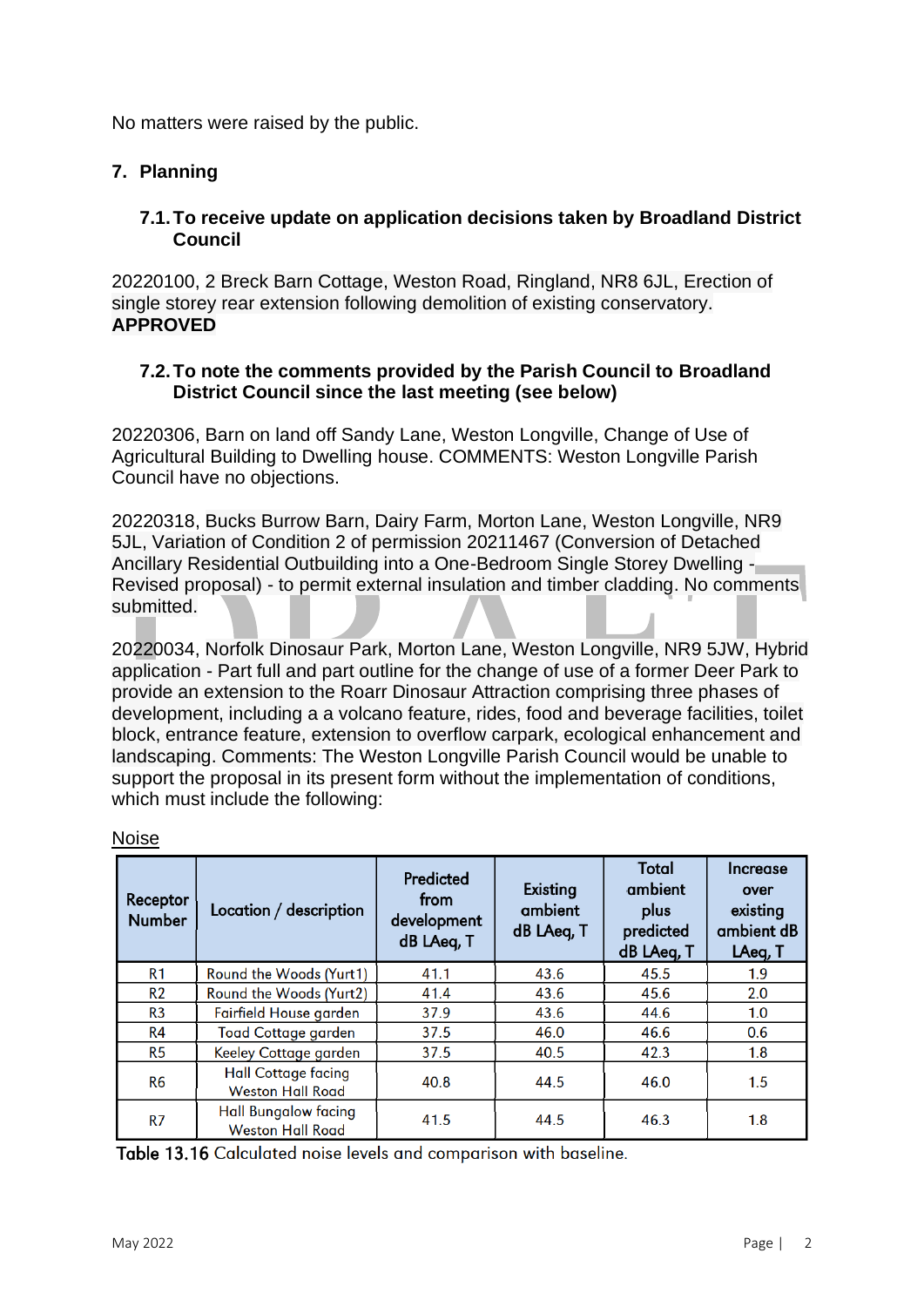The Environmental Statement in section 13 clearly explains the baseline noise monitoring and proposal modelling and the impact this will have on the local residents. There is however an error in the submission with the measuring point U1 being shown as located on the Round the Woods boundary when it was actually part way between the boundary and Fairfield House.

However the report also makes mention of a Noise Management Plan which is required for the proposed expansion but also to address current issues with the park as it stands. The report clearly indicated that the amplified roaring noises from the park were audible to local residents. The Design and Access statement indicates that complaints have been made about the existing operation of the park and that and that *'Alleviating and mitigating negative noise impacts is a key aspect of the proposals, and the aim is to achieve noise levels which are no higher than preexisting levels, while reducing emissions from some existing sources which have given rise to complaints in the past.'*

It is then surprising that the Existing Ambient readings proposed to be used as a baseline for future comparisons are set at the levels which are already giving cause for complaint.

At the time of measurement, Roarr were working with local residentsto reduce the nuisance noise but it is not clear from the report that the baseline Existing Ambient was remeasured after adjustments to the amplified roaring noise had been made. All of the modelling shows that there will be a cumulative increase in noise in the range of 0.5 – 2.0 dB LAeg, T against base line which is already generating complaints. Whilst this may be low, increases in the 1.0-2.9 dBA are perceptible. The report concludes that because the increase falls into the category of No Observed Adverse Effect Level (NOAEL) or at worst Lowest Observed Adverse Effect Level (LOAEL) at which no specific mitigation measures are required'. Nevertheless, the noise increase will be detectable by the local residents and should not be allowed to hinder their enjoyment of the whole of their properties. The WLPC feels that the developers should not be aiming only to meet the minimum standards defined but should be trying to eliminate the impact of their development on local residents as far as is reasonably practical. The proposals indicate that they will be implementing earth bunding in the open sections between the southern end of the park and the residents of Morton Lane, which will be supplemented by tree and hedge planting. The tree and hedge planting is acknowledged in the report as taking time to mature even though the proposal indicates that some semi-mature trees will be used (10.10.28). The recent storms, with accompanying tree loss, have demonstrated that relying on vegetation for mitigation alone is insufficient.

- A condition that requires a new 'Existing Ambient' noise baseline to be made which accounts for the changes already being implemented as part of the Noise Management Strategy to address existing complaints. This should have measurement points which are at the boundaries of the development site AND at each of the sensitive residences. This is because the topography of the land is such that the houses along Morton Lane sit elevated relative to the site boundaries and residents should be able to enjoy the whole of their properties unhindered.
- A condition that requires the earth bunding to bound the whole perimeter of the site where it abuts the land owned by the properties of Morton Lane and that it should be no lower than 4m high to provide the screening required.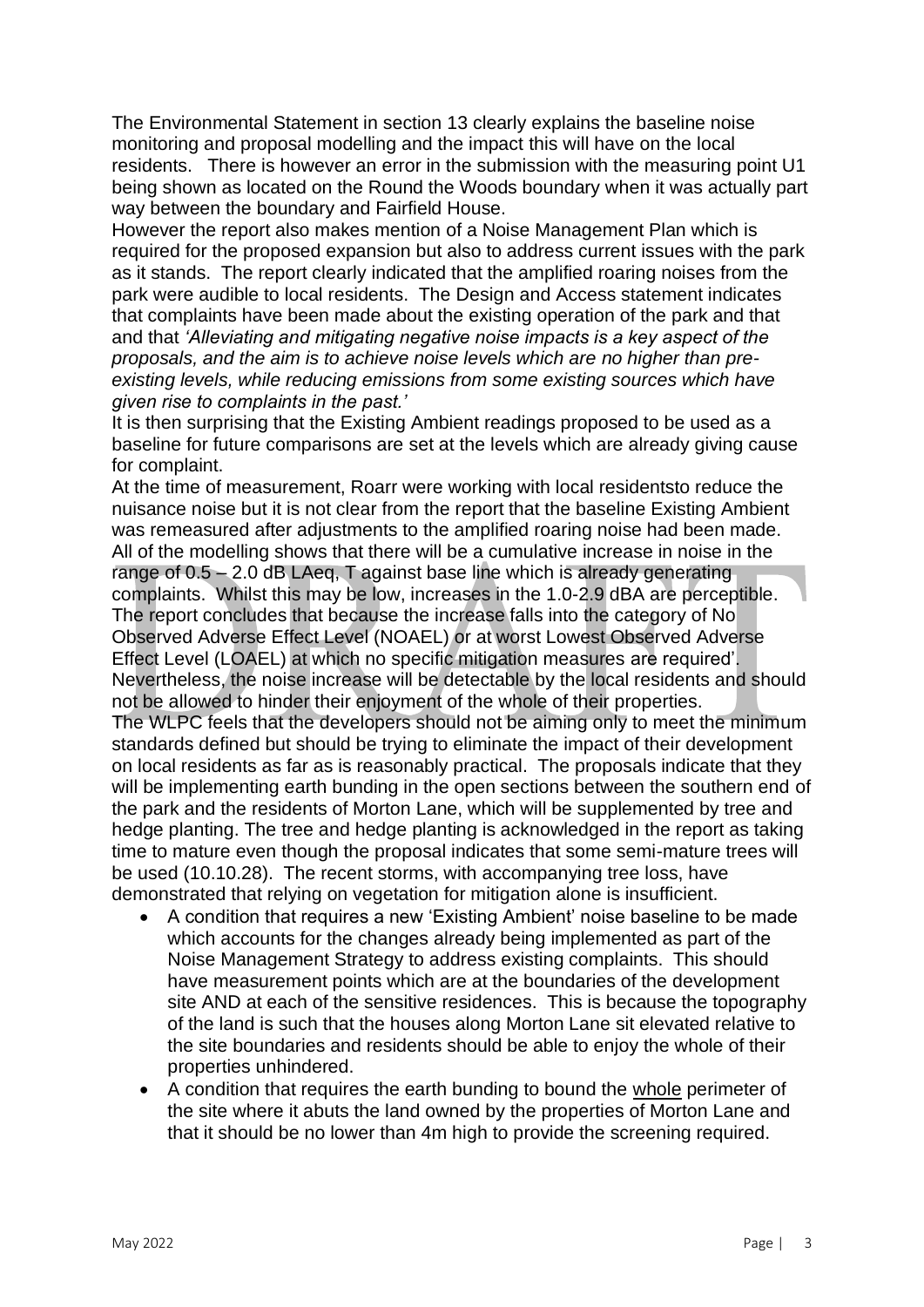- A condition that requires the implementation of timber acoustic fencing on the bunding between the south of the park and the residential properties on Morton Lane, to supplement the tree and hedge planting.
- A condition that requires the applicant to institute a noise monitoring strategy – which includes mitigation requirements during the construction and operation of the park in order to confirm that the cumulative noise levels do not exceed those predicted in the report. The test points to be agreed between Roarr and the affected residents adjacent to the park.

A condition that requires the replacement of any trees and hedging installed should it fail within 5 years of being planted.

#### Visual Intrusion

The topography of the site and the surrounding land is such that the proposed development takes up the base and one side of a valley, with Morton Lane and its residential properties being on the other slope. The WLPC would like the planning committee to attend the site so that they can view the proposal from all of the angles and not just the view slices modelled in the report.

The report indicates that – until the bunding and planting are established – that a number of the properties along Morton Lane will suffer from a visual appreciation which is of 'Medium Magnitude of Change with Major / Moderate Adverse effects, which are significant'. The early installation of the earth bunding, acoustic fencing and planting will mitigate this, so the WLPC asks that there is

A condition that requires the installation of the visual and noise mitigations outlined above to appear in the early part of the Construction Management Plan.

#### Construction Management Plan

The report indicates that there will be noise and visual disruption from the construction of the park expansion. The WLPC ask that the working hours proposed in the report at 13.6 form a condition such that

• Construction work – including deliveries and removals from the site – fall withing the hours of Monday to Friday 07:30 – 17:30hrs • Saturdays 08:00 – 14:00hrs • No working Sundays or Bank Holidays

A condition that construction traffic will be directed to use the B1535 and the main entrance from Weston Hall Road and not the minor road network and secondary access located off Morton Lane (which is currently reserved for maintenance staff).

#### Access along Weston Hall Road.

The entrance to the park is from Weston Hall Road, a section of the B1535 which is the designated HGV route connecting the A47 to the A1067. The nearest bus stop to the park is on the A1067 very close to its junction with Weston Hall Road. There is presently no safe access route along the side of the B1535. The land on one side of the road is owned by the Royal Norwich Golf Course, and on the other side by the Weston Hall Estate.

#### The Design and Access Statement indicates

*Pedestrians: A survey tallying how many visitors arrived on foot in a year concluded that approx. 50 to 100 people made the journey either via bus links or cycle etc.to visit the park. Pedestrians are known to use the B1535 road and Norfolk County Highways have no plans for accommodating a footpath. Roarr! has made attempts in the past to develop a private footpath project but with the extremely high costs*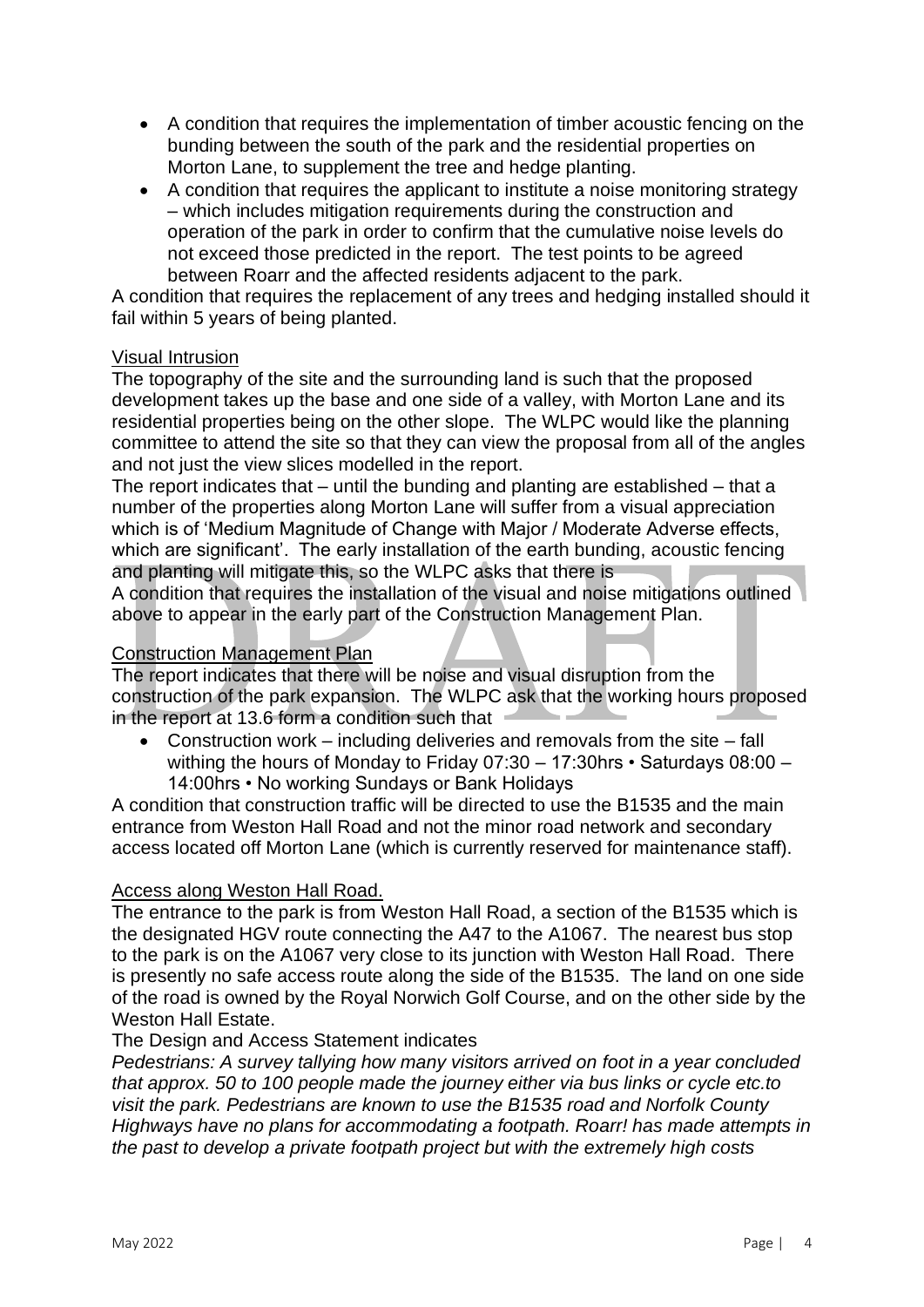*associated with a 450m path to Norwich Rd and with the Highways department unable to assist, this is unlikely to come forward in the near future.*

The proposal implies – and indeed has previously been stated by Roarr – that no consideration for walking / cycling access is necessary as so few park attendees do so. The lack of people using public transport or cycling to access the park is – with the lack of a safe route to do so – self-fulfilling – no-one is encouraged to use noncar based means of access due to the hazards of traversing the last 0.3 miles along this road. This fails to meet Policy 6 of the Joint Core Strategy DPD which sets out that development should be close to essential services and facilities to encourage walking and cycling as the primary means of travel. Furthermore, policy TS2 sets out that for major development, a transport statement is required, and proposals must deal with any consequences of the development in terms of maximising access by foot, cycle, and public transport.

The Royal Norwich Golf Course has in the past indicted to Weston Longville Parish Council that it would be open to providing a right of access across its land for the provision of a path and it therefore seems unlikely that it would not do so if requested by Roarr. The Paths for All' organisation indicates that a tarmac path of 450m suitable for walking and cycling could be installed for less than £50k so this does not seem to be a prohibitive cost for a scheme of this magnitude.

The WLPC would therefore like to see a condition such that

A safe access path to facilitate walking and cycling be provided from the A1067 to the entrance to Roarr.

#### **7.3.To consider any new planning applications, as listed below, and agree comments (none)**

There were no planning applications to consider.

#### **7.4.To consider any planning applications, received since the publication of the agenda, and agree comments**

The council received notification, pre planning application of a proposed communications installation for Arqiva's smart meter network for Anglian Water at verge at Norwich Road, Morton. The council were requested to submit any comments to WHP Telecoms before 15 May. The council AGREED to submit no comments.

The planning application (20220075) for the development of Johnson's Garage in Lenwade had been circulated to Councillors. The council noted advice from planning officer to withdraw application for several reasons.

#### **8. Policies**

#### **8.1.To agree environmental grant policy**

The council reviewed and **AGREED** to adopt the Environmental Grant policy

#### **8.2.To review and agree donation policy**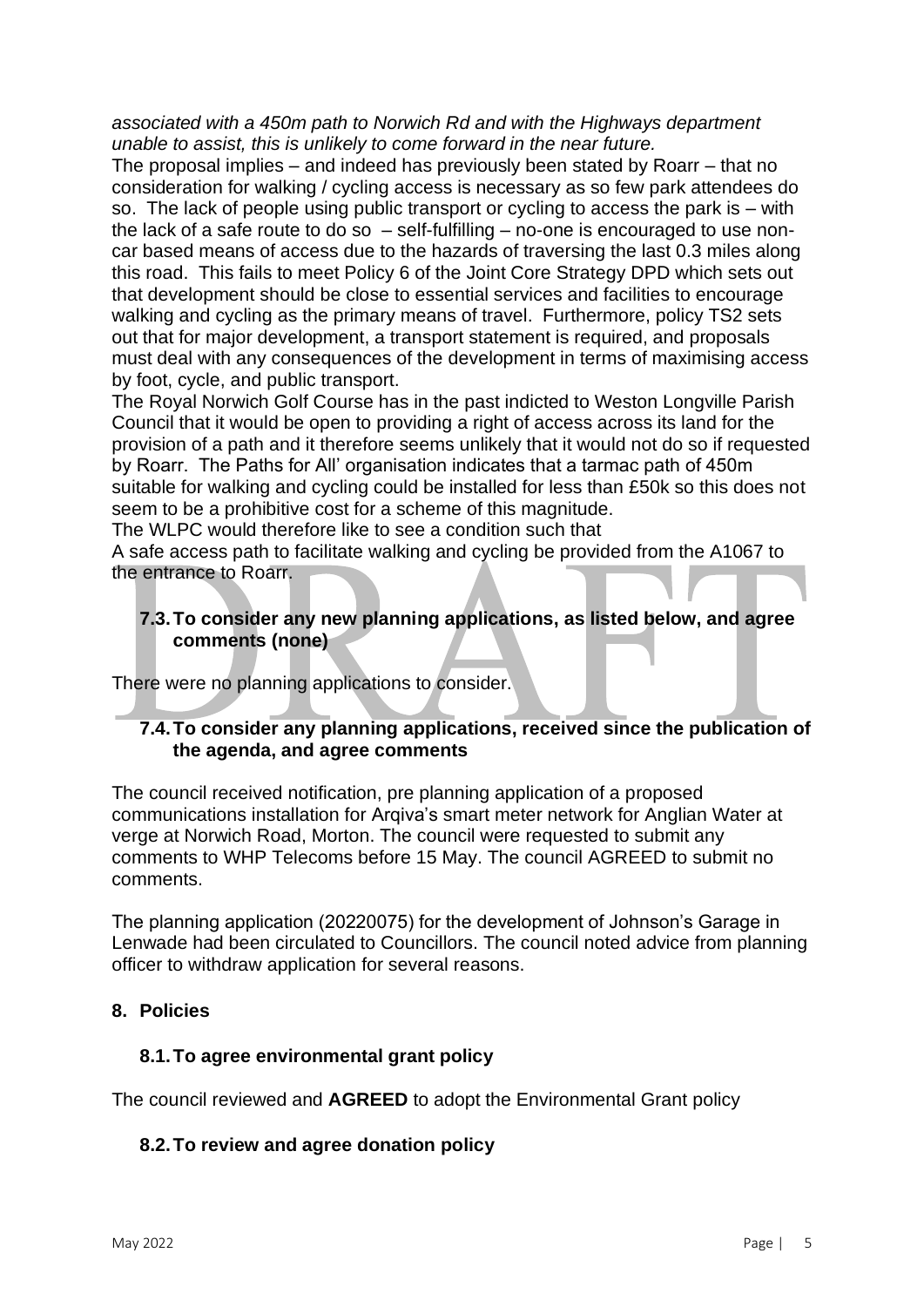The council reviewed and **AGREED** to adopt the Donation policy.

# **8.3.To agree if Financial COVID policy is required, if so to review policy**

The council discussed the need for a hardship fund, instead of the financial COVID support. Concerns were raised as to whether this was the responsibility of the Parish Council, if they had the legal right to spend taxpayers' money in this way, how the council would set any parameters and how they would abide by any data protection regulations. The council thought they may be able to donate to local charities instead. **ACTION:** contact Broadland District Council for further advice, investigate other options to support parishioners and include on next meeting's agenda.

# **8.4.To agree data protection policy**

The council reviewed and **AGREED** to adopt the Data Protection policy.

#### **8.5.To agree if the lone working policy is required, if so to review policy**

To council AGREED to review this policy at the next meeting. **ACTION:** Cllrs Morton and Cowley to prepare a proposal for council to consider.

# **8.6.To agree planning policy**

The council reviewed and **AGREED** to adopt the Planning policy.

# **8.7.To agree privacy statement**

The council reviewed and **AGREED** to adopt the Privacy statement.

#### **8.8.To agree publication scheme, information guide and schedule of charges**

The council reviewed and **AGREED** to adopt the publication scheme, information guide and schedule of charges.

9pm Cllr Cohu left

#### **9. To agree planning section of portfolio document**

The council reviewed and **AGREED** the planning section of the portfolio document.

#### **10.To consider quote from Norfolk Parish Training & Support for annual subscription**

The council **AGREED** not to proceed with the annual subscription with Norfolk Parish Training and Support at £73.28.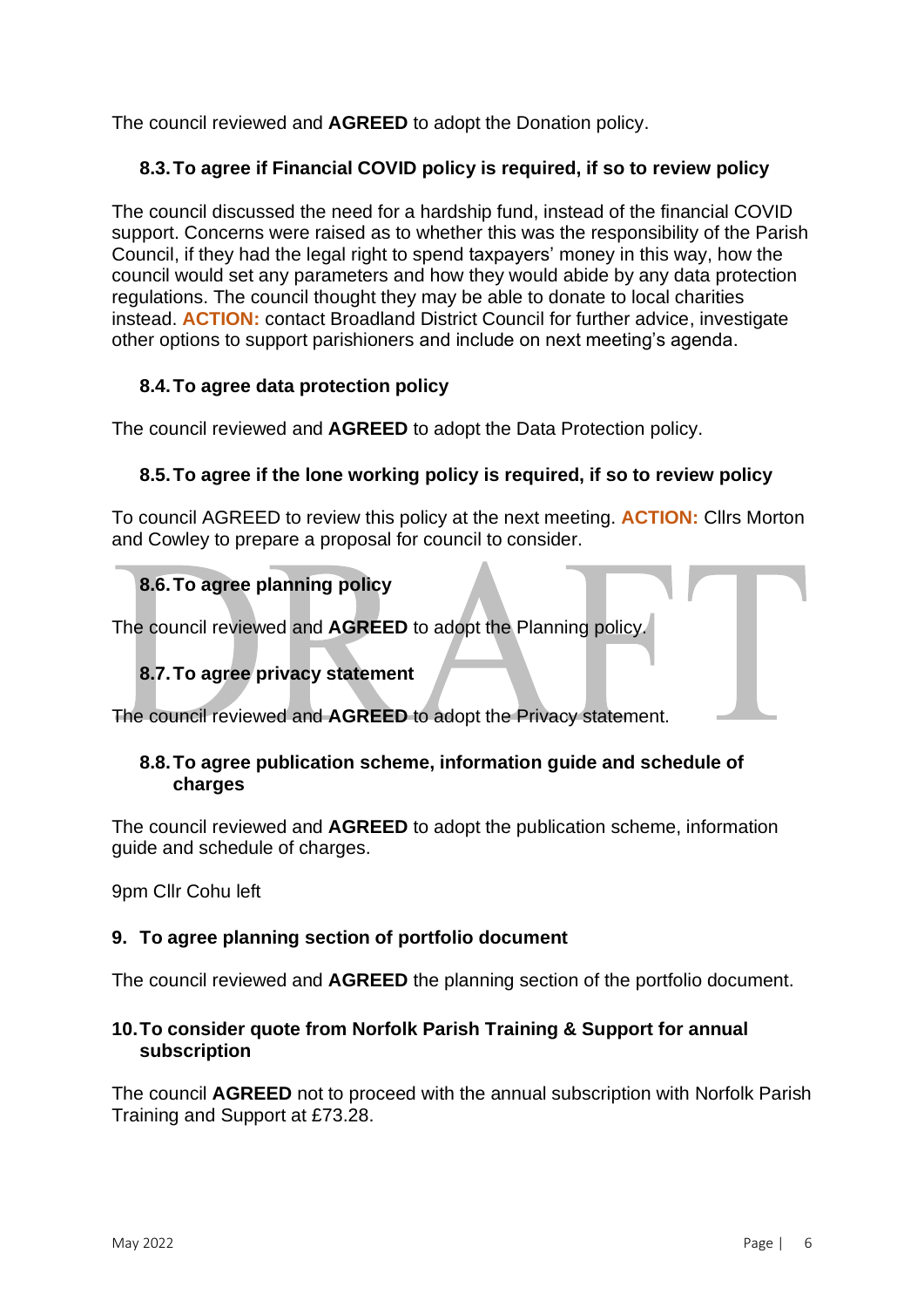### **11.Platinum Jubilee**

#### **11.1. To receive an update on the arrangements**

Cllr Savory gave an update to the council. She advised the committee is still looking for helpers and asked councillors if they were able to help.

There will be a raffle with all the proceeds going to the church toilet fund and any other money raised will be split between the church toilet fund and the Attlebridge visitor centre.

All councillors **AGREED** to help with the celebrations.

#### **11.2. To agree Parish Council's involvement and support**

The Parish Council applied to wind turbines on behalf of the Jubilee Committee for funding to support the Jubilee celebrations. Cllr Morton advised the council had been awarded £2,015. **ACTION:** Cllr Morton to provide the clerk a copy of the budget for an audit trail.

#### **12.General Power of Competence**

#### **12.1. To consider and agree if the council should use the general power of competence**

The council **AGREED** that they fulfilled the requirements to use the general power of competence being, at least 2/3 of the councillors were elected and the clerk had gained the CiLCA qualification. The council **AGREED** to use the general power of competence.

#### **12.2. To agree the clerk's pay increase from salary scale 15 to 17 on completion of CiLCA.**

The council **AGREED** to increase the clerk salary scale from 15 to 17, as outlined in her employment contract.

#### **13.To agree additional payment of £47 for the article in the Wensum Diary's relating to highways issues.**

The council **AGREED** to pay the additional payment of £47 for the highways article bringing the total cost to £82.

#### **14.Finance**

#### **14.1. To review the asset register for 2021/22**

The council reviewed the asset register and noted the water connection to allotments needed to be added. **ACTION:** clerk to update asset register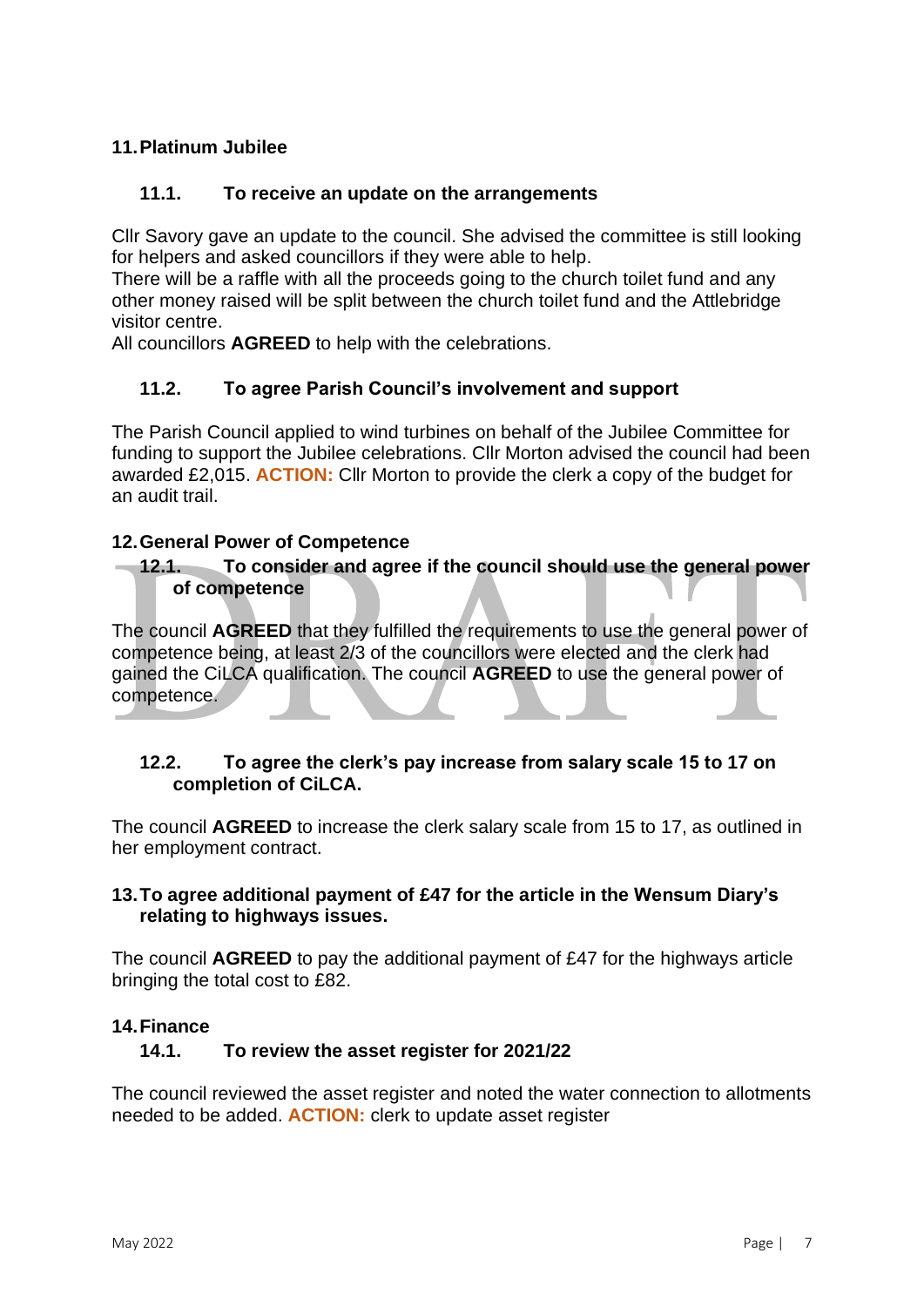#### **14.2. To consider the Internal Auditors report for year ending 31 March 2022**

The council considered the report and noted there were no actions.

# **14.3. To agree the accounts for year ending 31 March 2022**

The council **AGREED** the accounts as prepared.

#### **14.4. To consider whether to exempt from an external audit and if so to authorise the Clerk and Chair to sign the form.**

The council **AGREED** to exempt from an external audit and authorised the chair and clerk to sign the form.

#### **14.5. To consider the assertions on, and complete, the Annual Governance Statement 2021/22 and to authorise the Clerk and Chair to sign.**

The chair read out each statement and the council **AGREED** each statement and authorised the Chair and Clerk to sign.

#### **14.6. To consider and approve the Accounting Statements 2021/22 and to authorise the Chair to sign.**

The council **APPROVED** the accounting statements for 2021/22 and authorised the chair to sign the form.

### **14.7. To ratify the following payments since the last meeting Lorraine Trueman £169.76 HMRC £42.40 Helen Pearce £636.48 (paid in error by the bank)**

Helen Pearce had alerted the council to the payment made in error and had instructed her bank to return the funds. Cllr Morton advised a form had been sent to Lloyds Bank instructing the payment to be £0. The clerk advised that internet banking had not been setup yet but all the forms had been sent to Lloyds Bank so she was unable to confirm any transactions since 1 April 2022. The council **RATIFIED** the payments.

# **14.8. To agree the payment list**

The council **AGREED** the payment list as detailed at the end of these minutes.

#### **14.9. To note any income from 1 April**

The clerk advised she had received notification of precept income of £3,664 & CIL monies of £5,597.35 but could not confirm amounts received due to the internet banking not setup.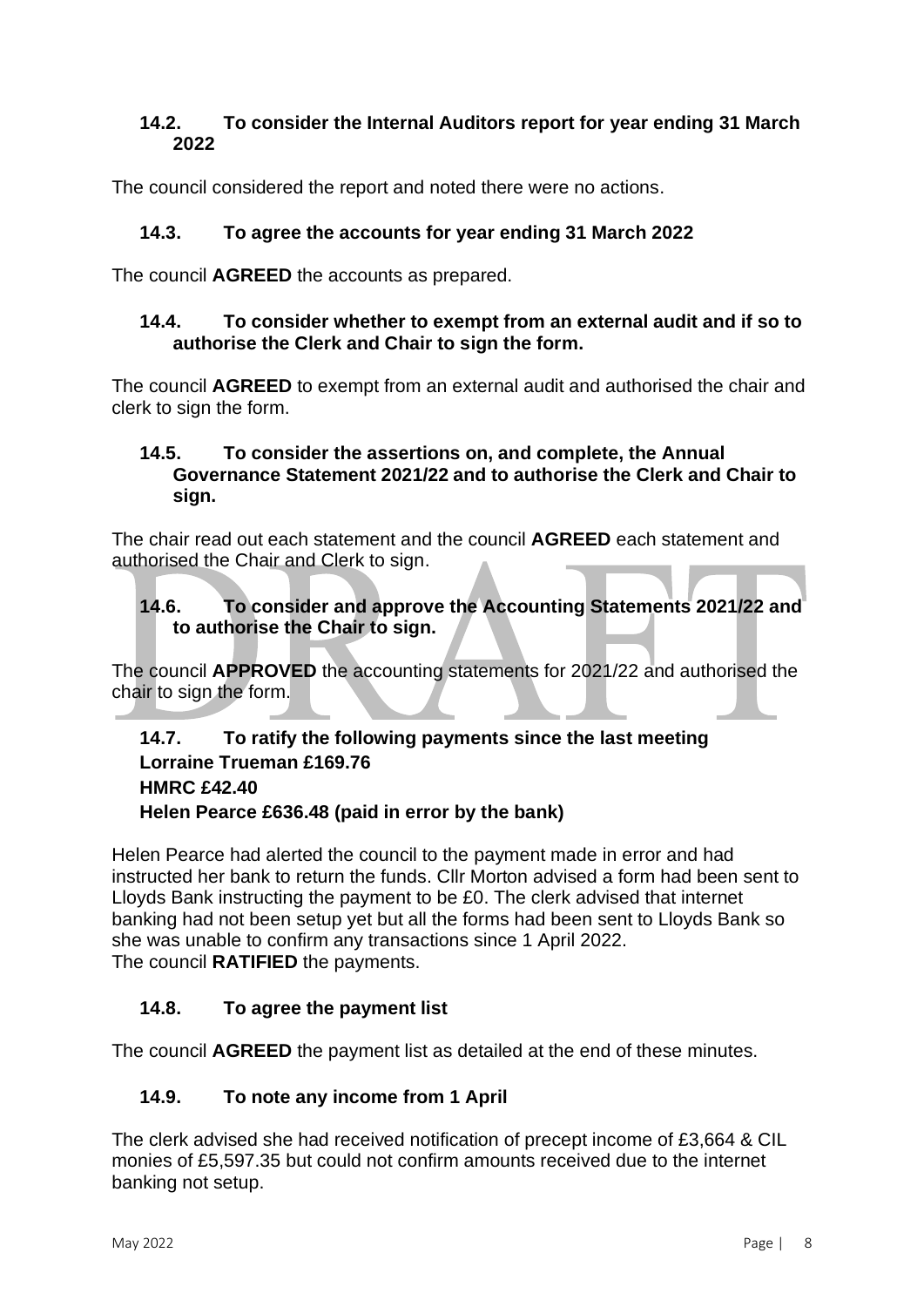#### **15.To receive an update on A47 and Norwich Western Link and agree next action**

Cllr Goodall advised that she had received the updated letter of agreement between Norfolk County Council and Weston Longville Parish Council that sets out action that will be taken if the Norwich Western Link is delayed. Highways have until summer 2023 to set out what the measures may be. Cllr Goodall proposed that the Parish Council created a project team to consider this and set out a timetable for actions. Surveyors are monitoring traffic in April/May and October, with stakeholders meeting in May.

Councillors are concern about the impact to village while roads are being built and large vehicles potentially travelling through the village. Pump Farm, owned by Norfolk County Council, has stood empty for 2 years despite that there has been interest expressed in renting it. Norfolk County Council are now carrying out an archaeological dig after which there is the possibility it could be used as a compound for the roadworks.

#### **16.To receive**

Item 16 is an error.

#### **17.To receive an update on the Sheringham Shoal and Dudgeon Extension Projects**

Since last meeting public consultation, all relevant documents have been made available on the SEP & DEP website [\(https://sepanddep.commonplace.is/proposals/11-march-2022-public-information](https://sepanddep.commonplace.is/proposals/11-march-2022-public-information-days)[days\)](https://sepanddep.commonplace.is/proposals/11-march-2022-public-information-days)

The council discussed the possibility of using the funding available for a footpath. It is believed Norfolk Community Foundation will manage the grants. A member of the public asked how many kilowatts would be put through the trenches.

#### **18.To agree action to be taken to improve the visual aspect of land at Post Office Lane**

Enforcement have visited the site and spoke to the landowner who had agreed to start to remove the items. The council are concerned about the situation being a fire hazard. The council **AGREED** they did not have the power to take any further action.

#### **19.To receive a report on the Road Safety Conference**

Cllr Morton had prepared a report that was available ahead of the meeting. She highlighted that the conference strongly indicated actions were heavily based on received data.

The council thanked Cllr Morton for her report.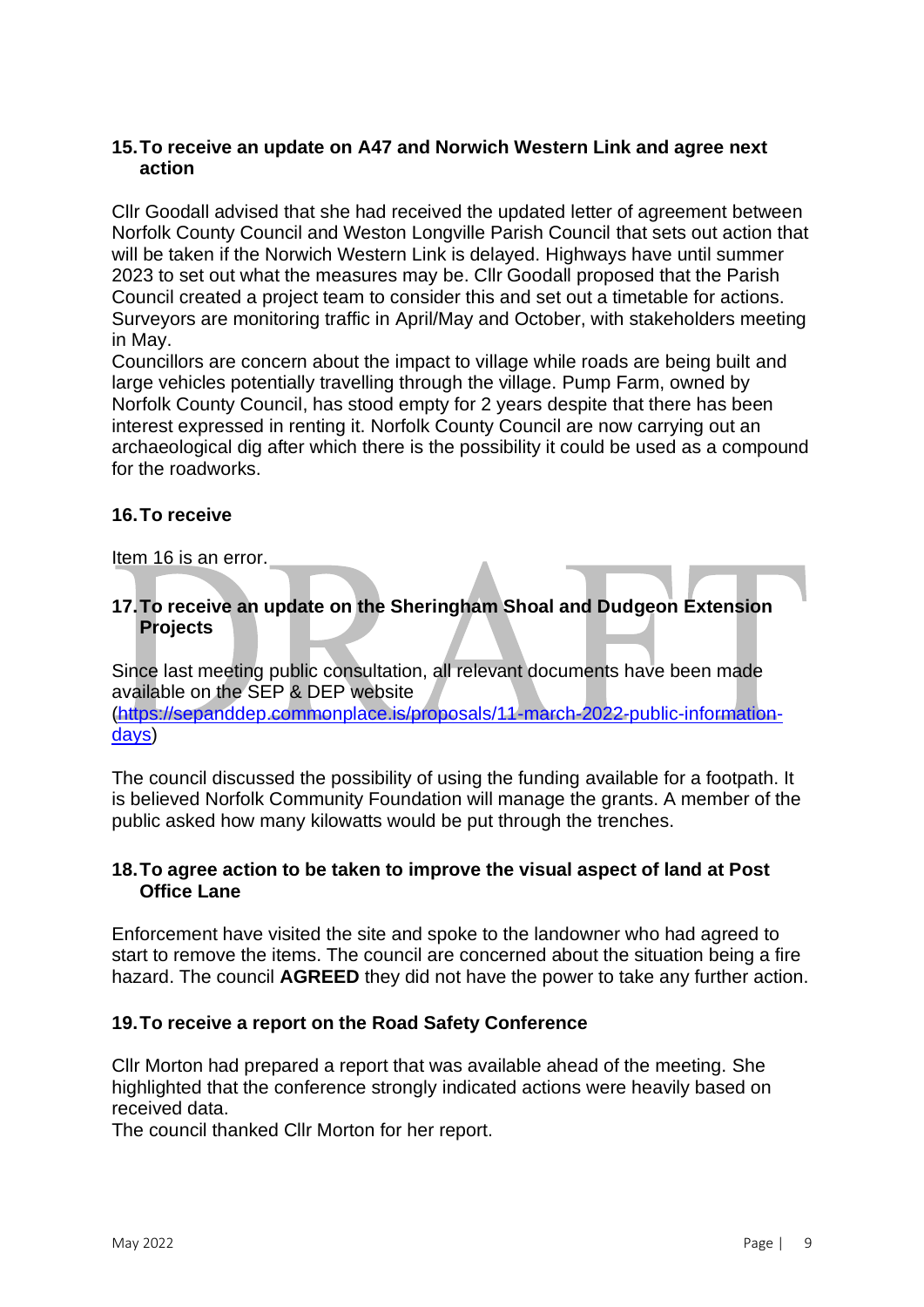#### **20.To report progress made on allotment water allocation**

The cost of the water will be shared between those using the facility. It will take into consideration the plot size of each user. Currently 2 plots not using the water.

#### **21.To receive an update on footpath matters**

To register the footpath between Pump Farm and Ringland Lane evidence of use over the past 20 years is required.

The Parish Council are not sure who owns Bucks Lane.

#### **22.To receive and discuss the Roarr noise study**

The report circulated, ahead of the meeting, indicates the noise baseline is similar to the previous noise baseline. It is believed that the noise will be greater than Roarr is predicting. The Parish Council has asked Broadland Planning Department to include a condition that the noise levels are not to exceed the current levels. The council thanked Cllr Morton for her work and the comments submitted to Broadland District Council.

#### **23.To discuss the enhancement of the verges**

The council discussed the advantages and disadvantages of restricting the cutting of the verges. It was thought the Parish Council could select verges they did not want cut, and Highways could select areas they wanted cutting for road safety reasons. **ACTION:** Cllr Morton to share a map with councillors to mark areas.

#### **24.To receive an update on the progress made on Parish Council email addresses**

This item was deferred to the next meeting.

#### **25.To discuss the use of OneDrive for the storage of Parish Council documents**

The clerk explained how she used OneDrive for the council documents and how this can be shared with councillors. She advised consideration would be needed to ensure data protection regulations were meet.

#### **26.Correspondence (information only)**

None

#### **27.Any other business (information only)**

The council asked for "matters arising from last meeting not on agenda" to be added to the next agenda.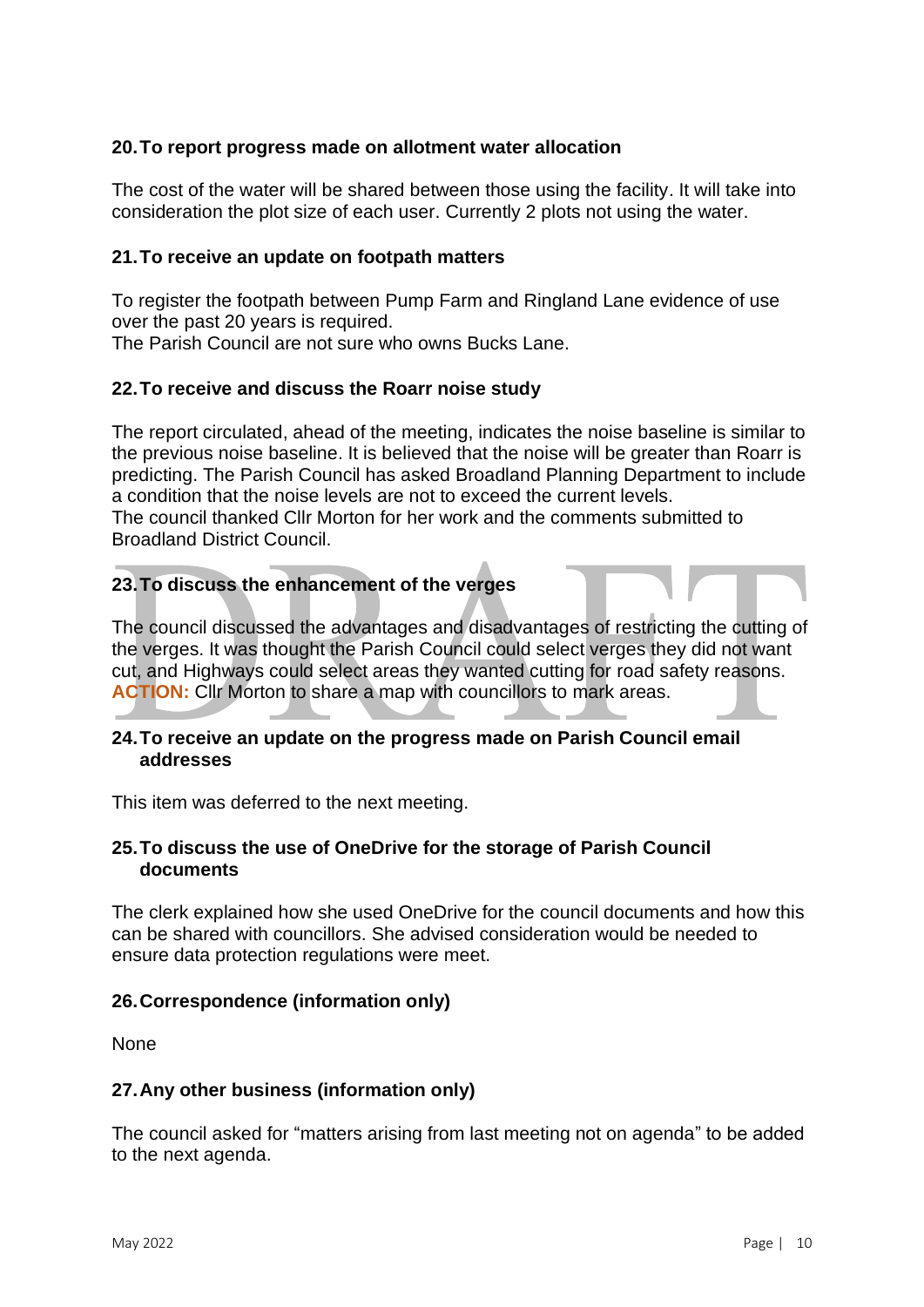The council noted concerns that Lady Ann, raised that the land at the end of the playing field, considered for the community wood, was already in a contract and that they need to be mindful of the height of trees under the cables.

The landowner next to Orchard House may allow the planting trees on the land. Noticeboards to be included on the next agenda.

The Parish Council noted the Jubilee Tree had been planted at the Hall for All in April.

10.34pm a member of public left

**To pass a resolution (under the Public Admission to Meetings Act 1960) to exclude members of the public and press for the following confidential item:** 

#### **28.To receive a report on outstanding planning enforcements**

**Noted** 

10.36pm Cllr Morton closed the meeting.